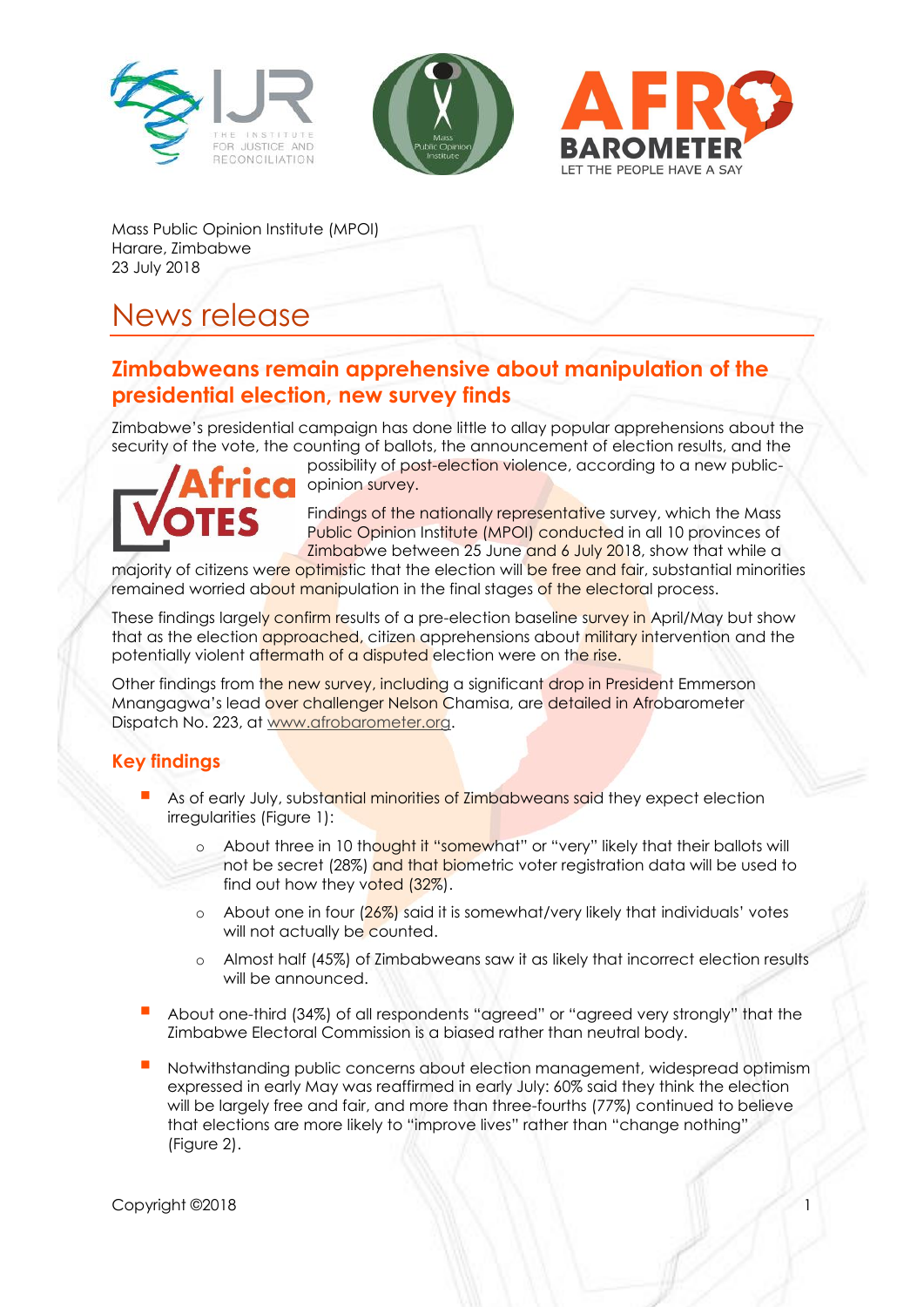





- Yet experience with political party primary elections conducted in May 2018 was hardly a cause for such optimism. Only minorities thought that the ZANU-PF (44%) and MDC-T (33%) primaries were either "completely free and fair" or suffered only "minor problems."
- Six out of 10 Zimbabweans (62%) continued to feel that the presence of police at polling stations will improve the integrity of the elections. Even larger numbers welcomed the presence of independent election observers. But support for the presence of uniformed military personnel at the polls declined from 48% to 41% between May and July.
- More than four in 10 respondents (44%) said it was "somewhat" or "very" likely that security agencies will not respect the results of the 2018 presidential election, an increase from 41% in early May. And the proportion of Zimbabweans who said they expect post-election violence increased as well, from 40% in early May to 44% by early July (Figure 3).

#### **Pre-election surveys**

The Institute for Justice and Reconciliation, Afrobarometer's core partner for Southern Africa, commissioned two pre-election surveys in Zimbabwe. Fieldwork was conducted by the Mass Public Opinion Institute (MPOI), Afrobarometer's national partner in Zimbabwe.

Technical support was provided by Afrobarometer, a pan-African, non-partisan research network that conducts public attitude surveys on democracy, governance, economic conditions, and related issues in African countries. Afrobarometer conducts face-to-face interviews in the language of the respondent's choice with nationally representative samples.

Findings from the first survey, conducted 28 April-13 May 2018, are available at [www.afrobarometer.org.](file:///C:/Users/BrianHoward/Documents/Afrobarometer/Edit/Zimbabwe/R7.5%20pre-election%20survey/Survey%202-june18/www.afrobarometer.org)

For the second survey, MPOI interviewed 2,400 adult citizens between 25 June and 6 July 2018. A sample of this size yields country-level results with a margin of error of +/-2 percentage points at a 95% confidence level.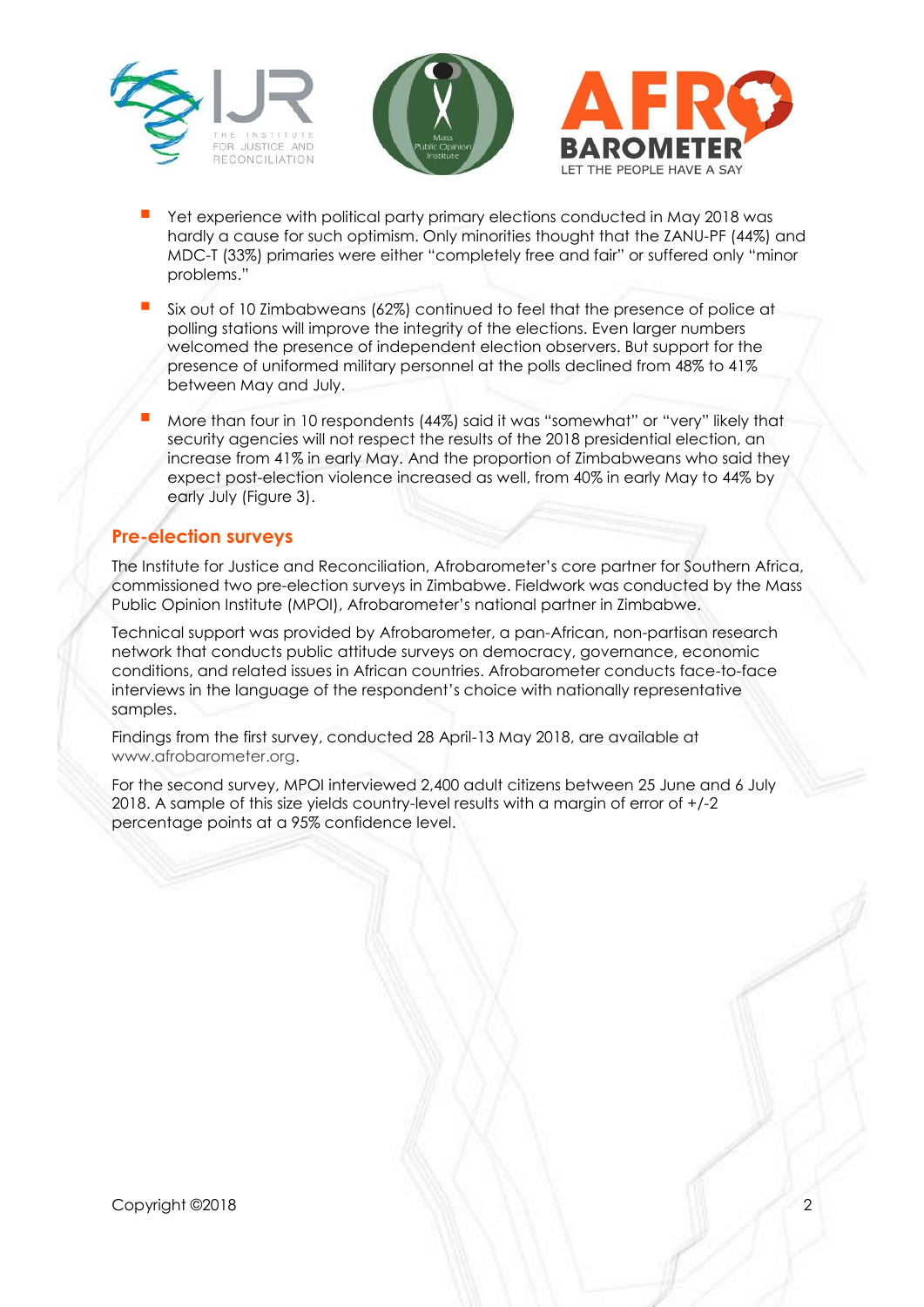

### **Charts**

**Figure 1: Likelihood of election irregularities** | Zimbabwe | /May-July 2018



*Respondents were asked: In your opinion, how likely will the following things happen in the 2018 elections:*

- *Even though there is supposed to be a secret ballot in this country, powerful people will find out how you have voted?*
- *Even though you will cast a ballot, your vote will not actually be counted?*
- *Even after all ballots are counted, an incorrect result will be announced?*





- *Which of the following statements is closest to your view?*

*Statement 1: No matter whom we vote for, things will not get better in the future. Statement 2: We can use our power as voters to choose leaders who will help us improve our lives.*  - *How free and fair do you expect the next elections of 2018 to be?*

Copyright ©2018 3